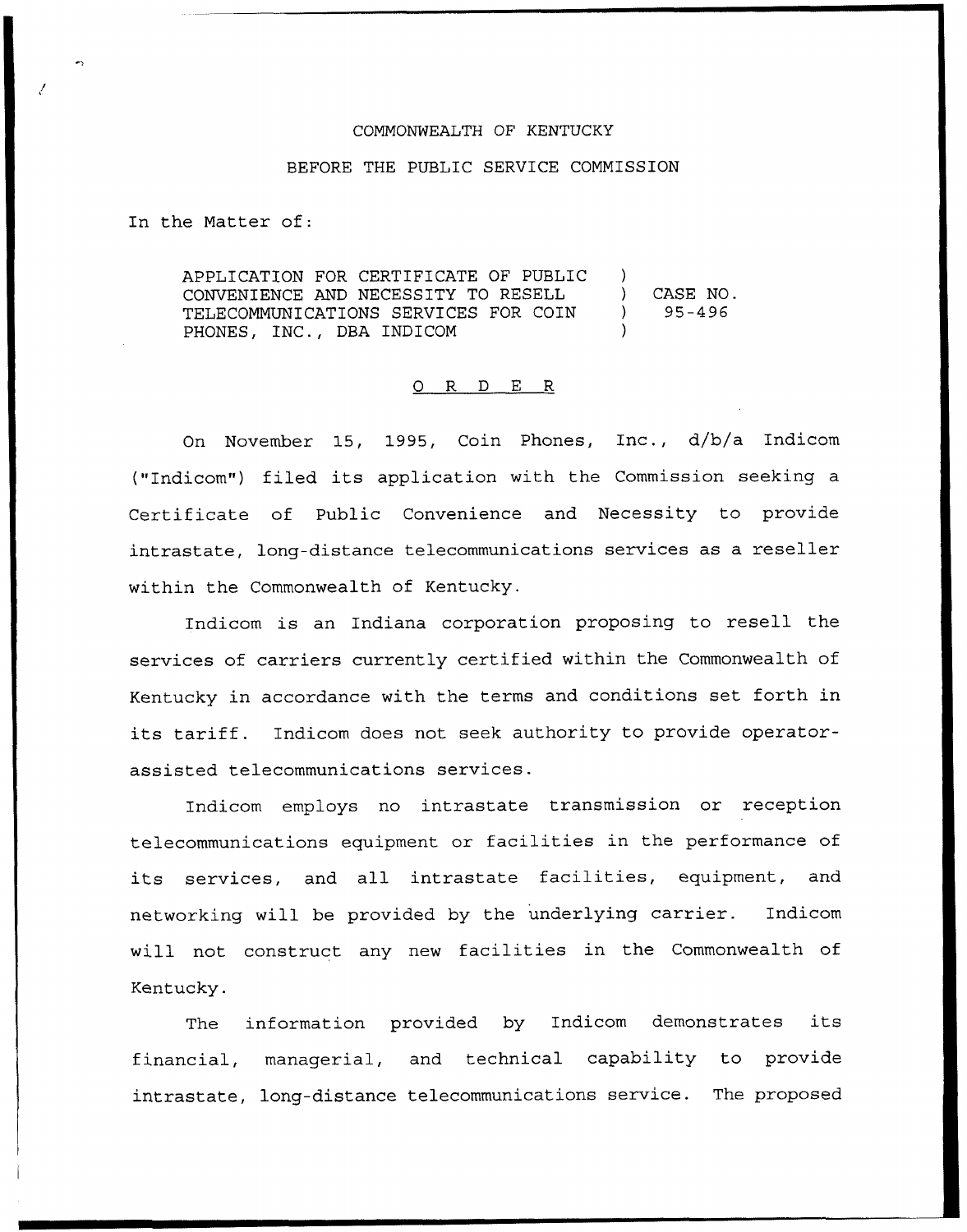rates filed November 15, 1995 should be approved as the fair, just and reasonable rates to be charged.

In Administrative Case No.  $306<sup>1</sup>$  the Commission stated the importance of eliminating possible customer confusion arising from the name of the billing service, rather than the name of the provider of telecommunications services, appearing on the bill. Accordingly, Indicom should ensure that its name appears prominently on all bills issued to customers for services rendered by it.

The Commission, having considered the application, the information provided by Indicom, and being otherwise sufficiently advised, HEREBY ORDERS that:

1. Indicom be and it hereby is granted authority to provide intrastate, long-distance telecommunications services within the Commonwealth of Kentucky on and after the date of this Order.

2. Indicom shall comply with the provisions of the Orders in Administrative Case No. 323.<sup>2</sup>

Indicom shall ensure that its name appears prominently on  $3.$ all bills issued to customers for services rendered by it.

4. Indicom's authority to provide service in this Commonwealth is strictly limited to those services described in this Order and in Indicom's application.

 $-2-$ 

Administrative Case No. 306, Detariffing Billing and Collection Services, Order dated April 30, 1990.

Administrative Case No. 323, An Inquiry Into IntraLATA Toll Competition, An Appropriate Compensation Scheme for Completion of IntraLATA Calls by Interexchange Carriers, and MATS Jurisdictionality.